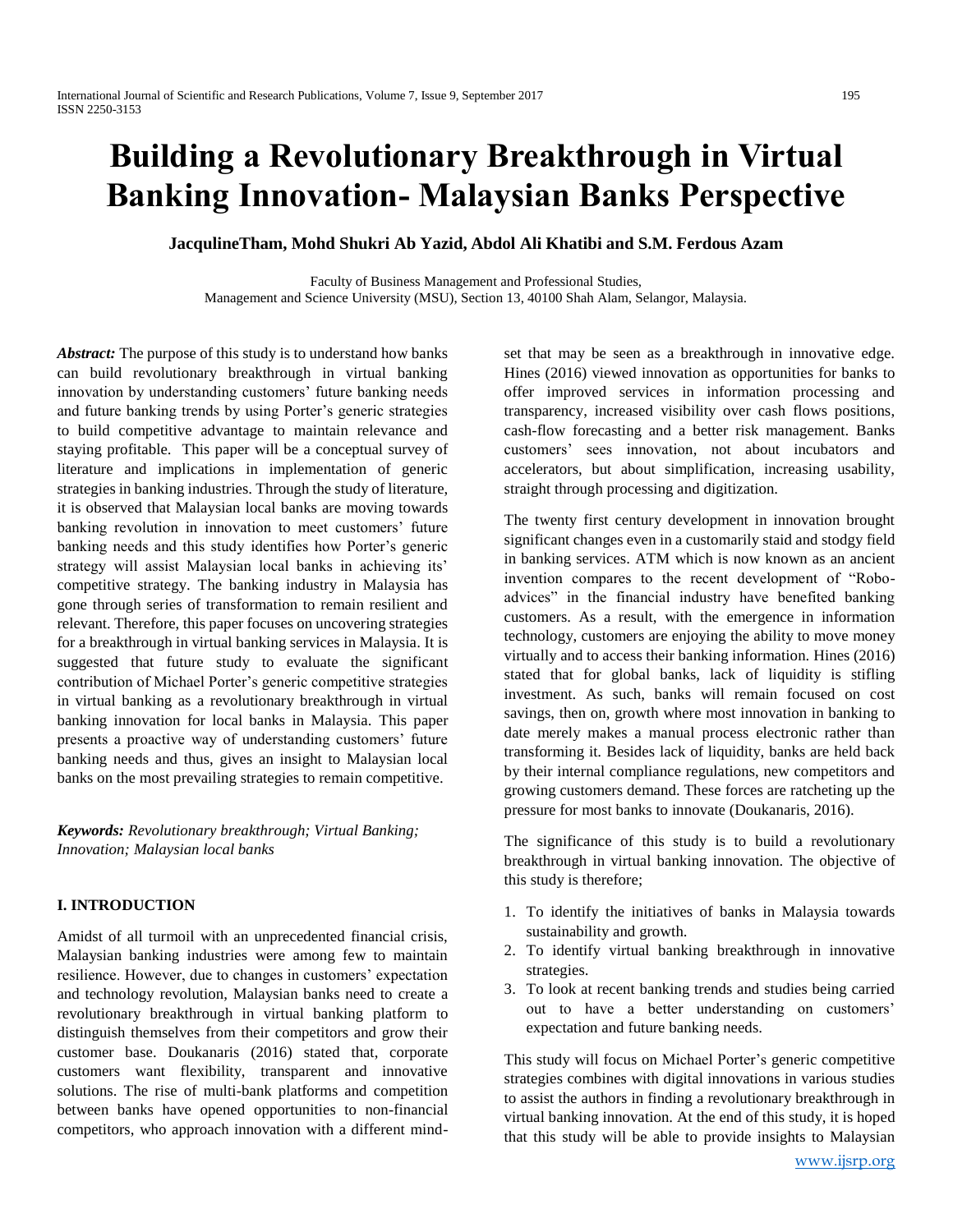local banks on customers' future expectation on virtual banking solutions, suggestions on several strategic recommendations, and, can be used by future researchers to further evaluate the significant contribution of Michael Porter's generic competitive strategies in virtual banking innovation.

# **II. REVIEW OF LITERATURE**

Industry structure drives competition and profitability is not limited to products and services it produces or solely by engaging in advanced technology. There are several factors which affect industry profitability and this may include economic influence, business cycle, industry nature and a company's manifestation in competitive forces. Therefore, by understanding the company's competitive forces and underlying causes, will assist a company to reveal the roots of its' current competencies and profitability which will provide a framework for anticipating in competition and thus, increase profitability over time (Porter, 1980).

# **Effect of technology transformation to banks and overall economic growth**

Service sector technology has gone through a dynamic transformation in the recent years and has greatly been influenced by a country's economic growth. The rapid evolution and transformation in technology, web-based services and high tech environmental services indicates that the impact of technology advancement can no longer be ignored but to be embraced with consistent evolution in innovation and breakthrough. Sanjay (2013) stated that the banking sectors in this twenty first century have gradually evolved into a market driven, competitive system as it is greatly being influenced by the liberalization of financial services and technological revolution.

In Malaysia, due to demand for efficient banking services which is faster, cheaper and simpler, Financial Technology (Fintech) has become an important topic of interest and has created a more efficient payment ecosystem (Fong, 2016). Introduction of Fintech is believed to create a more prominent business models to business, delivery channels will evolve to replace the existing channels and transaction costs will be reduced significantly. However, the Fintech revolution should be embraced as an opportunity to meet the revolution in technology innovation (Ibrahim, 2016). Maybank, CIMB Bank, RHB Bank and AmBank are the 4 largest banks in Malaysia embracing Fintech into their ecosystem to efficiently reach out to their customers (Fong, 2016).

Broeders and Khanna (2015) stated that institutions that resist digital innovation will experience a steep fall in net profit to as

much as 35%, whereas institution that successfully innovates, automate processes and use digital technologies will experience increased revenues by up to 40%as referred to Table 1.

# **Table 1: Digital Banking Innovation, Potential Rewards and Losses**



Source: Bank's Strategic Choices in Digital Edge. McKinsey (2015)

Technology evolution will continue to affect every aspect of banks operation. Today, in many markets, movement of new entrance into the financial sector is inevitable. In China as an example, within the 2<sup>nd</sup> year after launching wealthmanagement platform, Alibaba has attained \$100 billion in assets. The importance of digitized payment solution sees more innovation from Apple Pay's contactless-payment technology (Denecker, Gulati and Niederkom; 2015). Therefore, it is crucial to create successful strategies based on how digital creates value on consumer behavior and how to carefully prioritize potential digital instrument (Broaders and Khana; 2015).

According to Broaders and Khana (2015), there are 4 fundamentals ways in which banks can use digital capabilities to create values;

- 1. Digital capability enables banks to effectively connect to its customers, employees and suppliers by the extension of online interactivity and payment solutions which has greatly improved mobile functionality and opportunities.
- 2. Digital technology provides advanced analytical platform which enables banks to use information collected for decision making, thus, gives customers the exact tailored services and price.
- 3. Digital technologies simplify processes; saves time, boost productivity and workflows.
- 4. Digital technology forms away of fostering innovation across all products and services and such crowd source support and digital centered business models.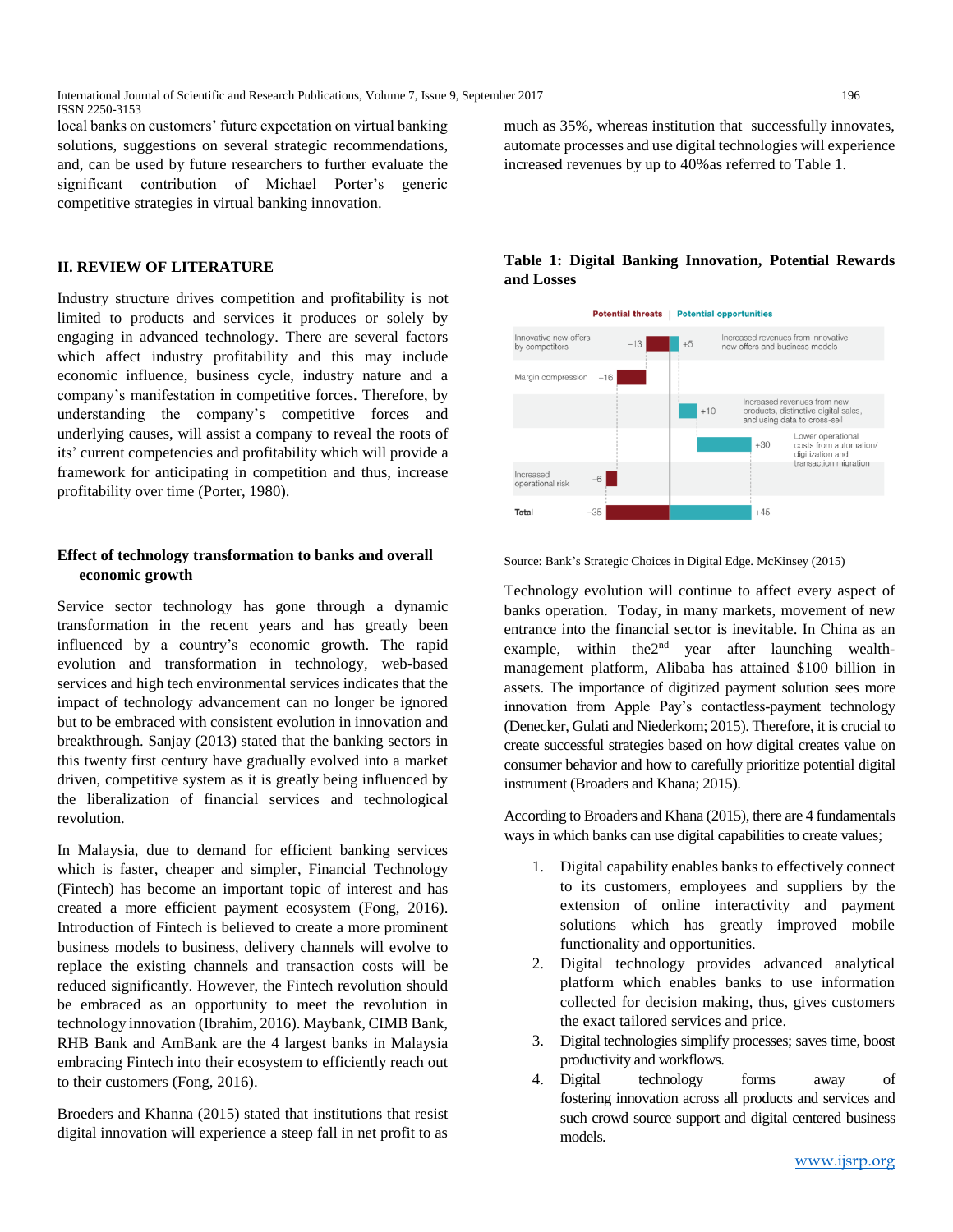International Journal of Scientific and Research Publications, Volume 7, Issue 9, September 2017 197 ISSN 2250-3153

However, for a complete digital transformation, high level coordination, planning and prioritization needs to be in place which include;

#### 1. **Customized customer experience**.

Customer's journey and experience in using banking services should be highly differentiated and compelling, personalised, speed, and simplicity which includes applying as well as getting approval for banking applications.

**2. Personalization, data leveraging and advanced analytics.** 

The advancement in technology has improved data collection. However, most data are still unused (Broaders and Khana, 2015). Applying advanced analytics to create targeted offerings will create great value if real time date being analysed, transformed into useful information to generate insights for banks to create next product or services tailored for individual customer.

## **Banks need to innovate and differentiate themselves from their competitors**

The importance of continuous innovation and differentiation can no longer be ignored by Malaysian local banks. Flattening returns in the area of operation profits as well as return on assets and declining price earnings ratios compels banks to rethink their growth strategy from the inside out of the traditional banking industry, as it shows a declining confidence by the market on the bank's ability to grow. Besides declining returns, the emergence of new competitions for new players, consolidation among the largest banks most of the basic retail banking products and services forces banks to reinvent and innovate. Thus, innovation is the only way to achieve that (Goyal *et. al*., 2016).

Porter (1998) stated that competitive advantage create value for its customers, which customers are willing to pay, and often, this value exceeds its own cost. These values are of often of superior benefit compared to what their competitors have to offer. Competitive strategies involves taking a defensive and offensive action to create a defendable position in the industry, and with generic strategies firms will be able to cope with the five forces in the industry and compete with its' competitors. Generic strategies include overall cost leadership, differentiation as well as segmentation strategy which, often, only one strategy has been pursued (Tanwar, 2013).

Business challenges today are making change imperative. Analysis and hedging about core systems transformation has to take place due to the market challenges which is currently impeding growth and business expansion, these include growth in mobile wallet, the need for new sources of revenue and the need to accelerate time to market for a new product or service, regulation imposed on businesses as well as banks after the financial crisis, increasing competition from new entrants such as Walmart and PayPal, banks' requirement for managing credit risk, complex environment, emphasises on total cost of ownership (TCO), the requirement for faster return on investment (ROI) and investment in information technology due to depleting capital.

Management decision to achieve their strategic visions affects its' competing firms as a whole. As such, firms have to fit into resource exchange and competitive action effort with other firms in an industry to form an adaptive system to remain competitive. The configuration of Porter's generic strategies differs by industry and this structure will determine the strength of Porter's generic forces. FIGURE 2 explains Porter's generic competitive strategy.

#### **Porter's Generic Competitive Strategies**

According to Michael Porter, firms may achieve sustainable competitive advantage in three fundamental ways. These include differentiation strategy, cost leadership's strategy and focus strategy. By being a cost leader, a firm may exploit as well as take advantage and aims for being a low cost producer in the industry. A firm who is said to have adopted a differentiation strategy seeks to be unique in the industry by offering products and services which are highly valued by its customers. Whereas, a firm adopts focus strategy, tailors its strategy to serve a specific group in a narrower scope (Tanwar, 2013).

## **FIGURE 2 : Michael Porter's Generic Model**



#### *Source: Porter (1985)*

Porter (1985) argued that attractiveness of a firm and its' position in an industry forms the primary determinant of a firm's profitability. A firm which is optimally positioned has potential to achieve superior returns by leveraging its' strength to position itself in the industry. Porter (1985) has also argued that a firm will either be a cost leader, adopt a differentiation strategy or focus strategy, but not all at once as generic strategies are not necessarily compatible to each other. Companies that combine these generic strategies will likely to be stuck in the middle, whereby, customers will find more value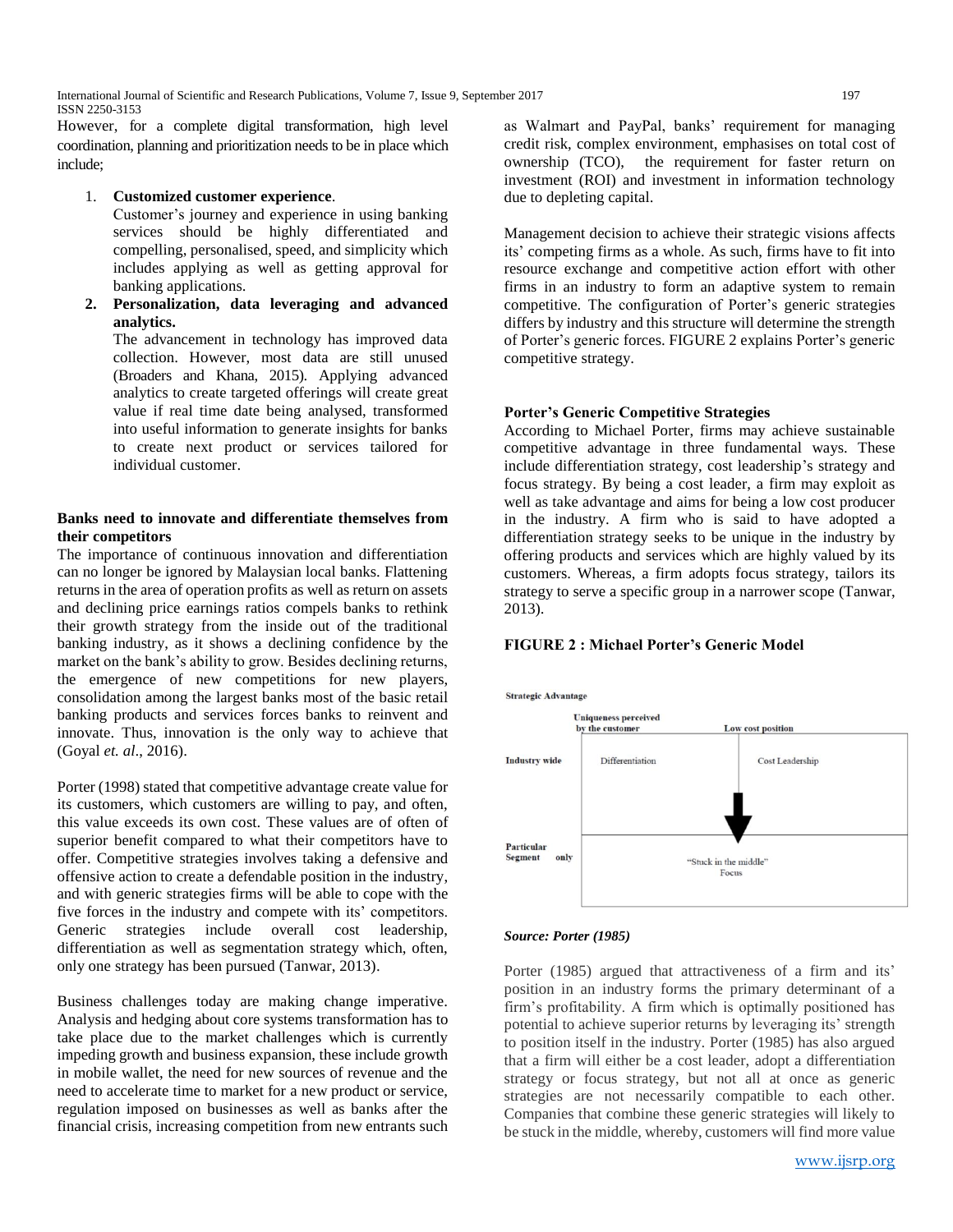in the firm's competitors with more defined position in the industry. Therefore, a firm that needs to succeed must achieve at least one of these strategies. A firm can succeed with multiple strategies by creating a separate strategy in different business units. By adopting a separate strategy in different business segments, different policies and cultures, organization is believed to be able to avoid "stuck in the middle".

## **FIGURE 3: Generic Business Strategy**



*Source: Strategy and Competitive Advantage in Banking Business Technology (2014)*

## **Differentiation Strategy**

Cost leadership and differentiation strategies seek competitiveness in a broader range of market or industry segments. Whereas, cost focus strategy and differentiation focus are adopted in a smaller market or industry segments. Porter (1985) stated that, a low cost leader must find all sources of cost advantage without ignoring the sources of differentiation which means being a cost leader, a firm must succeed in gaining differentiation proximity or parity. Porter (1985) further states that cost leadership is suitable when a firm has economies of scale and possess the ability to further reduce its' cost to experience a curve effect.

Differentiation strategy develops a unique product or service that offers values to the customers that is not price sensitive, less competitive market segments, and where customer perceives these products and services to be better or unique from the competitors. Customer's need and demands must be accurately defined, valued and delivered. A firm may

differentiate itself from its competitors through unique product features, establishing brand image, exclusive product features, product line and technology. In a highly competitive market such as banking industry where products are highly identical and with nearly the same price, brand image will be the shortest route to differentiation, product features and customer service (Auka, 2014).Auka, (2014) further stated that implementing differentiation strategy requires overall consideration in an organizational structure, involvement of management decision and controls, and implementation of cost leadership strategies. These implementation arrangements and tools should not only fit, but also include enforcement of strategies (Auka, 2014).

Differentiation strategy also provides a firm the ability to reduce five threats of rivalry, threats of entry, threats of suppliers and threats of buyers, substitutes, besides creating value as well as the ability for firm to charge a premium price.

#### **Cost Leadership**

Cost leadership means offering a lower price to customers compared to its' competitors with a similar product or service. Cost leadership allows companies to operate efficiently, become an effective price leader, undermining its competitors and gaining a growth advantage in the industry through a successful price war. Besides using cost leadership strategy to achieve competitive advantage in a particular industry, a firm can also improve its product and services by offering value leadership strategy to gain customer satisfaction, though this may require a higher cost from the customers, a firm still able to attain high margin (Porter 1980). A firm with a successful cost leadership strategy derives its cost advantage from multiple sources within the value chain and frequently configuring its cost structure, it is able to create a sustainable cost advantage.

#### **Focus Strategy**

The focus strategy aims at attending to specific niche which requires specially customised features and prices. Porter (1985) proposed this strategy of penetrating into a niche market segment by either focusing on differentiation on products, services or on costs. Focus strategy aims at achieving competitive advantage in selected segments but not overall. Focus strategy takes advantage of competitors who may not be meeting customer specific expectation in the segment, thus opens the possibility of differentiation focus. If competitors have a broader target, this may lead to a higher cost due to over performing in meeting customer needs. However, this may open an opportunity for cost focus.

A focus strategy takes advantage of sub-optimization where competitors may be under-performing in meeting special customer needs in the segment. If competitors have broad targets they might be over-performing in meeting customer needs in the segment, this leads to higher costs than necessary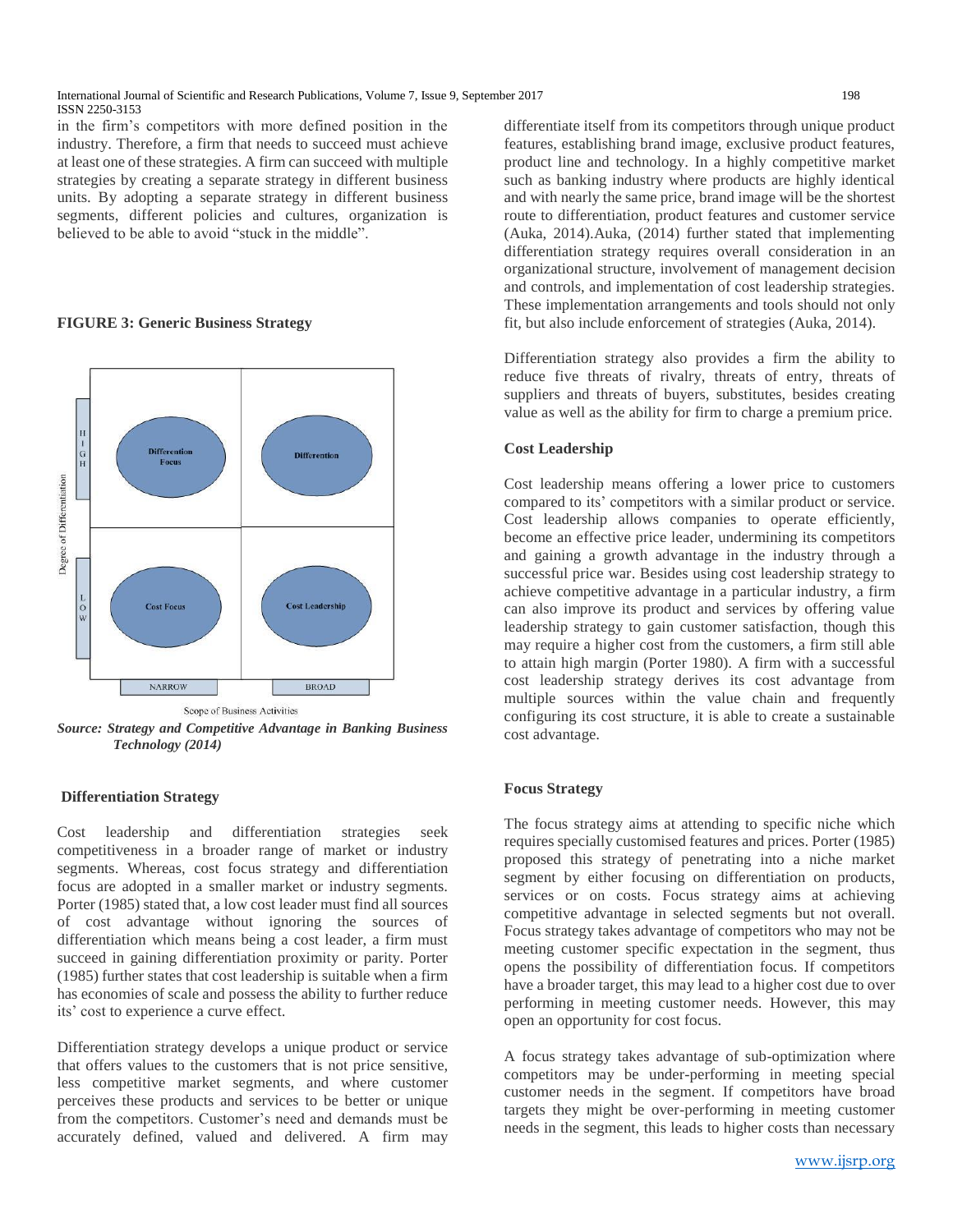International Journal of Scientific and Research Publications, Volume 7, Issue 9, September 2017 199 ISSN 2250-3153 for serving the segment. This opens up the opportunity for a cost focused.

#### **III. METHODOLOGY**

This paper will be a conceptual study based on literature reviews. For the purpose of this study, the official website of few selected banks in Malaysia was selected, namely, Maybank, CIMB Bank and RHB Bank were being analyzed to understand products and services that are currently available within the respective bank's virtual banking platform. This study also looks into previous studies being done by previous researchers with regards to the future of virtual banking and the impact of technology evolution in virtual banking settings. This study will then explore the effect of Porter's generic competitive strategies in Malaysian local bank's competitive environment to how competitive advantage is attainable by understanding Porter's generic competitive advantage and its profound contribution in innovation and revolution in virtual banking. Porter (1998) suggested that, investment decision does not only make it difficult to forecast certainty in an equilibrium setting of an industry, but, industries may evolve using a different path, at different speeds depending on these decisions.

#### **IV. FINDINGS**

Maybank, RHB Bank and CIMB Bank have begun their virtual banking journey years ago, yet, these banks are still facing rapid changes. Revolution strategy, therefore needs to be in place to address customers' banking needs. Perhaps, the most important step, however, is for Maybank, RHB Bank and CIMB Bank to acquire a drastic breakthrough of how banking staff should respond to customers' need. Adopting Porter's focused differentiation strategy allows banks be conscious about personalizing customers' needs to gain market share faster in the banking industry. Understanding the banks' organization create significant obstacles to new banking solutions for its customers. Therefore, most importantly is for banks to look into its own bank's internal setting, changing organizational beliefs and existing habits exclusively to facilitate customers' needs and to successfully drive and evolves in innovation.

## **FIGURE 4: Banks Acceleration of Digital Banking Strategies**



#### *Source: A.T Kearney Analysis (2014)*

Virtual banking is no longer a new development. A survey conducted by A.T. Kearney (2014) found that smartphones will make up 80% of the market in 2020. In Latin America as an example, mobile transactions have overtaken volume across all other channels, whereas in Europe, clients have more contacts through mobile than on a computer. Smartphones and digital payment evolutions offered by non-financial institutions can no longer be ignored. In the case of Malaysian Local banks, which have been on the digital journey platform for the past years back, the adoption rate is just halfway through. The global pick up pace and spread of smartphones, Internet of Things which will greatly evolve customers' behavior and thus, will compel Malaysian local banks to look through its virtual banking offerings, a breakthrough is therefore inevitable.

| Internet Banking |         |                              |            |           |                       | <b>Mobile Banking</b> |             |                      |                          |
|------------------|---------|------------------------------|------------|-----------|-----------------------|-----------------------|-------------|----------------------|--------------------------|
|                  |         | <b>Number of Subscribers</b> |            |           | <b>Penetration to</b> |                       | Number of   | Penetration rate (%) |                          |
|                  | million | <b>Total</b>                 | Individual | Corporate | population (%)        | 000                   | subscribers | To population        | To mobile<br>subscribers |
|                  | 2005    | 2.6                          | 2.5        | 0.1       | 9.8                   | 2005                  | 127.6       | 0.5                  | 0.7                      |
|                  | 2006    | 3.2                          | 3.2        | 0.0       | 12.0                  | 2006                  | 246.7       | 0.9                  | 1.3                      |
|                  | 2007    | 4.6                          | 4.5        | 0.1       | 16.9                  | 2007                  | 367.6       | 1.4                  | 1.6                      |
|                  | 2008    | 6.2                          | 6.1        | 0.1       | 22.5                  | 2008                  | 574.6       | 2.1                  | 2.1                      |
|                  | 2009    | 8.1                          | 8.0        | 0.2       | 28.9                  | 2009                  | 675.0       | 2.4                  | 2:                       |
|                  | 2010    | 9.8                          | 9.6        | 0.2       | 34.4                  | 2010                  | 898.5       | 3.1                  | 2.6                      |
|                  | 2011    | 11.9                         | 11.6       | 0.2       | 40.9                  | 2011                  | 1,560.3     | 5.3                  | 4:                       |
|                  | 2012    | 13.7                         | 13.4       | 0.2       | 46.4                  | 2012                  | 2.446.2     | 8.2                  | 5.9                      |
|                  | 2013    | 15.5                         | 15.2       | 0.3       | 51.9                  | 2013                  | 4.378.8     | 14.6                 | 10.2                     |
|                  | 2014    | 17.6                         | 17.3       | 0.3       | 58.2                  | 2014                  | 5,639.2     | 18.6                 | 12.9                     |
|                  | Mar-15  | 18.2                         | 17.8       | 0.3       | 60.0                  | <b>Mar-15</b>         | 6,158.6     | 20.4                 | 14.1                     |

#### **FIGURE 5: Mobile Banking Penetration Rate in Malaysia**

#### *Source: Balance of Payment (Bank Negara Malaysia Report, 2015)*

Bank Negara Malaysia report (2015) shows the increase in growth of adoption rate in internet banking and mobile banking in Malaysia from 2005 to Mar 2015. FIGURE 5 shows a penetration rate of less than 20% of the total mobile or internet subscriber. With the spread of mobile banking which is forming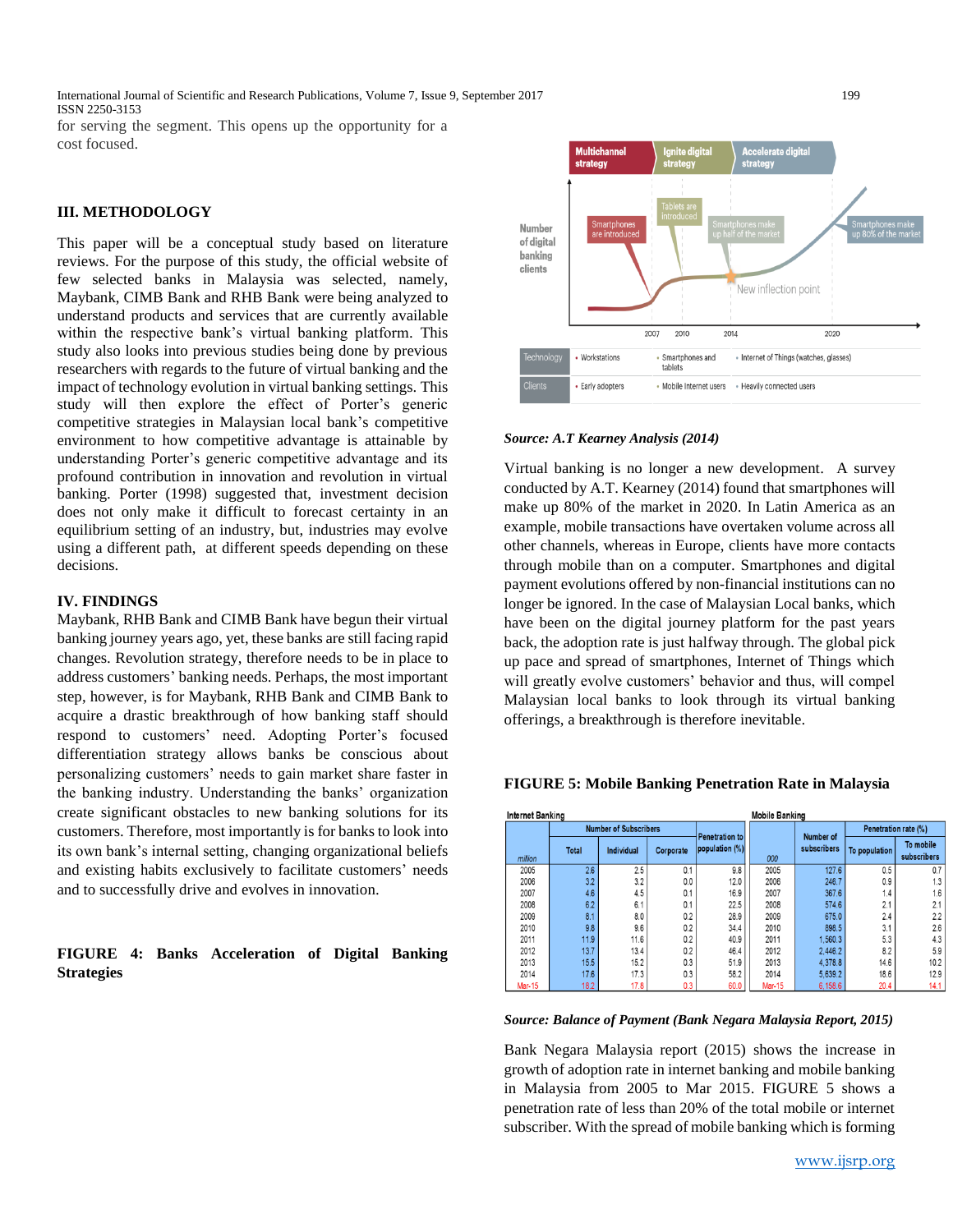a new rule for retail banks in Malaysia as banks seek to meet customers' expectation, the digital banking strategy may need to incorporate ;

- 1. Visual, easy and smart to use interfaces services.
- 2. To consequently cultivate and develop the emotional relationship with their customers to be "always connected" through various channels.
- 3. Secured and trusted platform for customers.
- 4. Constantly innovate and keeping pace with latest technologies.

Revolution of virtual banking and its implementation in Malaysian local banks and adopting Porter's differentiation focus strategy will anchor 3 dimensions; open innovation, client centricity, and organizational flexibility.

- 1. Openness to Innovation, will require a mix of digital and marketing teams to produce a concrete innovation that is ready for customer use. A combination and close connection of internal and external know-how market realities with lead to a valuable innovation and revolution.
- 2. Client centricity focuses on the customers' experience and in-depth examination of the role of a branch. Three success factors to be considered; be attentive and pragmatic to customers' expectation, be ready and creative to enhance customer experience in innovative banking solutions by referring to Porter's focused strategy and to rethink the role of branches. Changing the role of branches may change the habits, beliefs, incentives and experience of bank staff to adapt to cultural changes, acquire new knowledge and skill to the newly digitized customers.
- 3. Organizational flexibility is crucial for banks. With the technology proliferation and the crucial need for faster time to market for new service, fundamentally renowned IT platform is needed; where it is able integrate external cloud services with bank's front end IT. Therefore, an overall change in banks cultural setting need to embrace the latest technology, emphasize and drive mind set which is focused on customer solution.

The future of virtual banking experience will need to lead customers to a new paradigm in Malaysia. Banking products and services delivery model need to integrate with internal as well as external forces and the integration between employees, IT personnel, customers, suppliers can no longer be ignored. By applying Porter's 5 forces competitive strategies and Porter's generic competitive strategy, will provide a clearer view of strategies most suitable for different market segments and different customer needs in Malaysia. Porter (1985) stated that generic competitive strategies could not be implemented simultaneously in a same market. However, implementing different strategy in different market settings by a single bank will create competitive strategy. Example, adopting a different model of differentiation strategy in different markets in Malaysia such as personalized product of service to different individual will help banks to penetrate markets, gain market shares compared to its competitors where these customers' who are not reachable by competitors.

Standard Chartered as an example, had rolled out Retail Workbench in countries such as Korea, India, China, Bangladesh, Malaysia, Singapore, the UAE, Kenya, Nigeria and Pakistan. Retail Workbench is a form of "bank in iPad" sales and service tools which is integrated with the banks' backend infrastructure. This enables bank staff to access customer's information and meet customers anytime and anywhere to open an account, perform a transaction or approve a loan completely paperless, fast and simple (Global Finance 2016).Korea innovation on "Touch Login Biometric Technology" which was introduced in Singapore early 2016 will expect to be able to reach out to 5.5 million clients in over 16 markets in Asia, Middle East and Africa by the end of 2016 (Hines, 2016). Standard Chartered's example of differentiation focus strategy has taken it a step ahead compared to its' competitors in terms of innovation and time to market and has evolved into brands preferred by customers for financial solution.

Curry (2016) stated that, Asia's is an emerging market with great potential and it is an important destination in driving capital inflows from other emerging markets and mature markets due to its massive growth in the recent years but requires extensive automation and new services. Being part of Asia's emerging market, Malaysian local banks need to therefore learn a new approach in meeting customers' changing needs while customizing and segmenting by customer's sophistication, looking into bank's operating strength, capability and the customer's preferences will boost customers' experience, thus therefore improves margin and profitability by identifying and organizing different cluster within them. Malaysian local banks need to organize its' products and services around by a clear understanding of what customers really want rather than assuming what customers really want. Customers want a simple, secure, efficient, invest their funds with surety and certainty and these has to move with speed, watertight solutions using new technological environment with more opportunities in subverting transactions.

# **V. CONCLUSION**

Maybank, RHB Bank and CIMB Banks have implemented virtual banking solution. However, with the low internet and mobile banking adoption rate in Malaysia (Bank Negara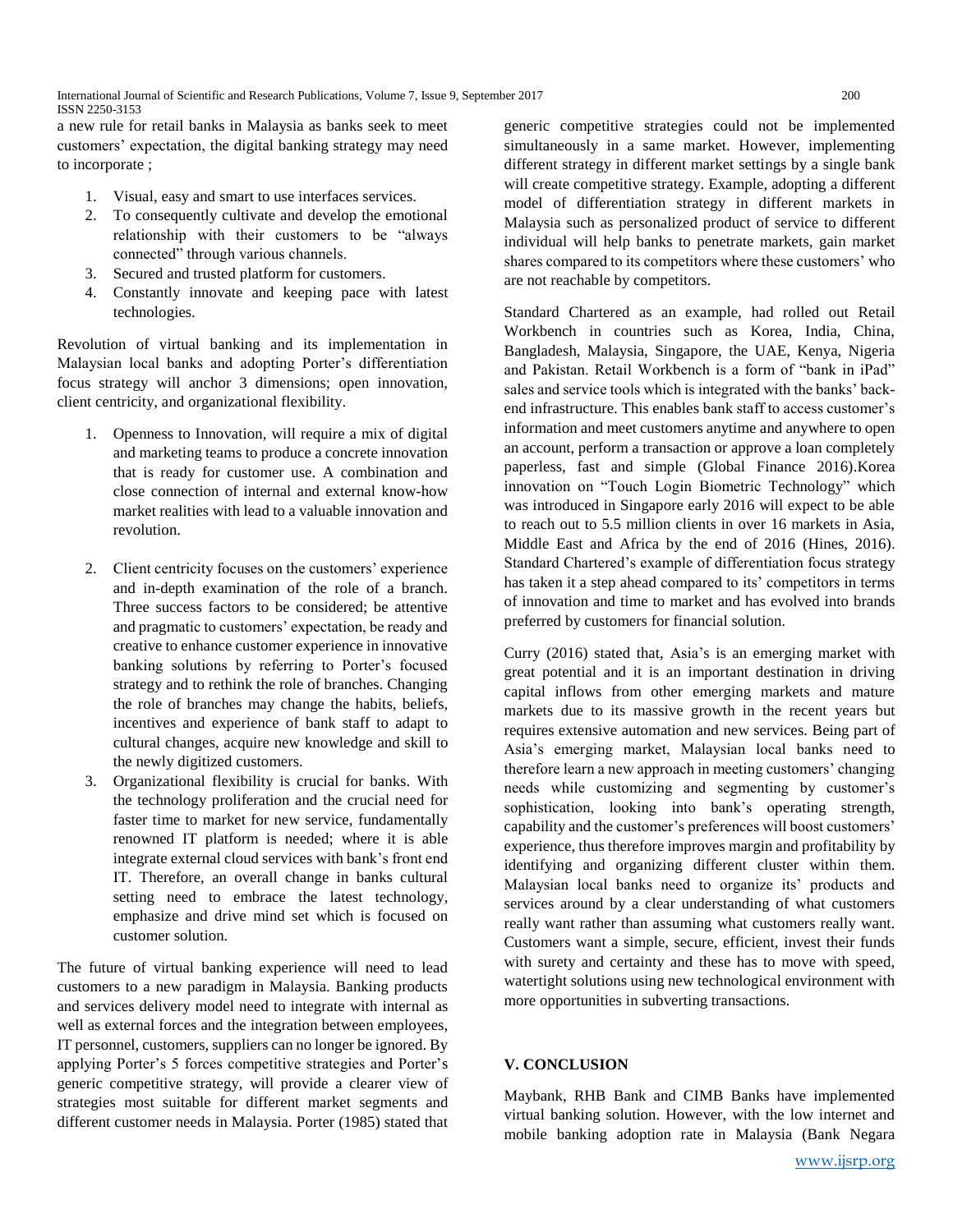International Journal of Scientific and Research Publications, Volume 7, Issue 9, September 2017 201 ISSN 2250-3153

Malaysia, 2015), revolution and breakthrough are essential for these banks to be competitive with foreign banks in Malaysia and in developed countries.

The purpose of the current study was to assist the authors in finding a revolutionary breakthrough in virtual banking innovation by assessing Porter's generic competitive strategies, combining it with various studies on digital innovations with an objective to identify the initiatives for Malaysian banks towards sustainability and growth. Economic influence, business cycle, the nature of banking industry and the bank's own manifestation affects the profitability of banking industries. By understanding the bank's competitive forces and underlying causes, it will assist the bank to reveal its competencies, which in turn will provide a framework for banks to anticipate in competition, meeting customers' needs and achieve customer satisfaction.

Maybank, RHB Bank and CIMB Bank are among three largest bank in Malaysia which have been taken for the purpose of this study and the findings to emerge from this study is that these banks need to acquire a drastic breakthrough of how banking staff should respond to customers' need. Though virtual banking is no longer new in Malaysia, the adoption rate remains low with a penetration rate of less than 20% of total mobile or internet subscriber as reported by Bank Negara Malaysia in 2015. Customers need trusted, personalized, tailored services with most reasonable prices, digitally simplified processes and secured banking platform to perform their banking transactions. The findings in this study enhances our understanding of Porter's focused strategy, in general, allows banks to be conscious about customers' needs by first looking into the bank's own organizational settings, its' competencies and strength, and, the overall demographic settings. In addition, banks need to change its' own internal settings, organizational beliefs exclusively to successfully facilitate customers' needs and evolves in innovation. Virtual banking revolution in Malaysia needs to incorporate strategies which are visual, easy with smart use of interfaced services, consequently, develop the emotional relationship with customers and enhanced with secured and trusted platform.

Finally, a number of important limitations in this study need to be considered. The current study was limited to, study of previous literature and banking reports. Conceptual framework and where statistical analysis confirming this theory is yet to be done. More broadly, further studies need to be carried out to confirm the significant relationship between Porter's generic competitive strategies in contribution to banks' competitiveness in forming its strategy to achieve breakthrough in virtual banking innovation. In the new world of customer centric, application has to be able to communicate with each other, embeds with integrated, end-to-end solution. Applying Porter's generic competitive strategy by understanding what customers really want rather than assuming what the customer really needs, clustering around customer segmentation along with an integrated innovative digital experience will create a breakthrough in virtual banking solution among local banks in Malaysia.

#### **REFERENCES**

Auka, D. O., Bosire, J. N., &Matern, V. (2013). Perceived service quality and customer loyalty in retail banking in Kenya. British Journal of Marketing Studies, 1, 32-61.

A.T. Kearney (2015). Transforming Business, Driving Growth, Project in collaboration with A.T. Kearney and IMProve- European Innovation Management Academy. Geneva: World Economic Forum. Bank Negara Malaysia Annual Report (2015); ttp://www.bnm.gov.my/files/publication/ar/en/2015/ar2015\_b ook.pdf

Chatbots by Maybank; https://www.chatbots.org/developer/maybank\_malaysia/

Curry, Edward, et al. Final Version of Technical White Paper. D2.2.2 BIG Project, 28 02 2014

[Denecker,O., Gulati.S, and Niederkorn, M. "The digital battle that](http://www.mckinsey.com/industries/financial-services/our-insights/strategic-choices-for-banks-in-the-digital-age)  [banks must win,"](http://www.mckinsey.com/industries/financial-services/our-insights/the-digital-battle-that-banks-must-win) August 2014.

Doukanaris, A. (2016), Building Toward A Breakthrough; Global Finance (June 2016), Page 13

Fong,V. (2016), The Emergence of Fintech: Where Does Malaysia Stand?, September 9, 2016; http://fintechnews.sg/5370/malaysia/the-emergenceof-fintech-where-does-malaysia-stand/

Goyal, S., Sergi, B.S. and Jaiswal, M.P. (2016), "Understanding the challenges and strategic actions of social entrepreneurs

Hines, P. (2016), Building toward A Breakthrough; Global Finance (June 2016), Page 13

Ibrahim; (2016); The Emergence of Fintech: Where Does Malaysia Stand?; September 9, 2016; http://fintechnews.sg/5370/malaysia/the-emergence-offintech-where-does-malaysia-stand/

Henk, Broeders & Somesh Khanna, Strategic Choices for Banks in the Digital Age, MCKINSEY & COMPANY (Jan. 2015), http://www.mckinsey.com/industries/financialservices/our-insights/strategicchoices-for-banks-in-the-digitalage